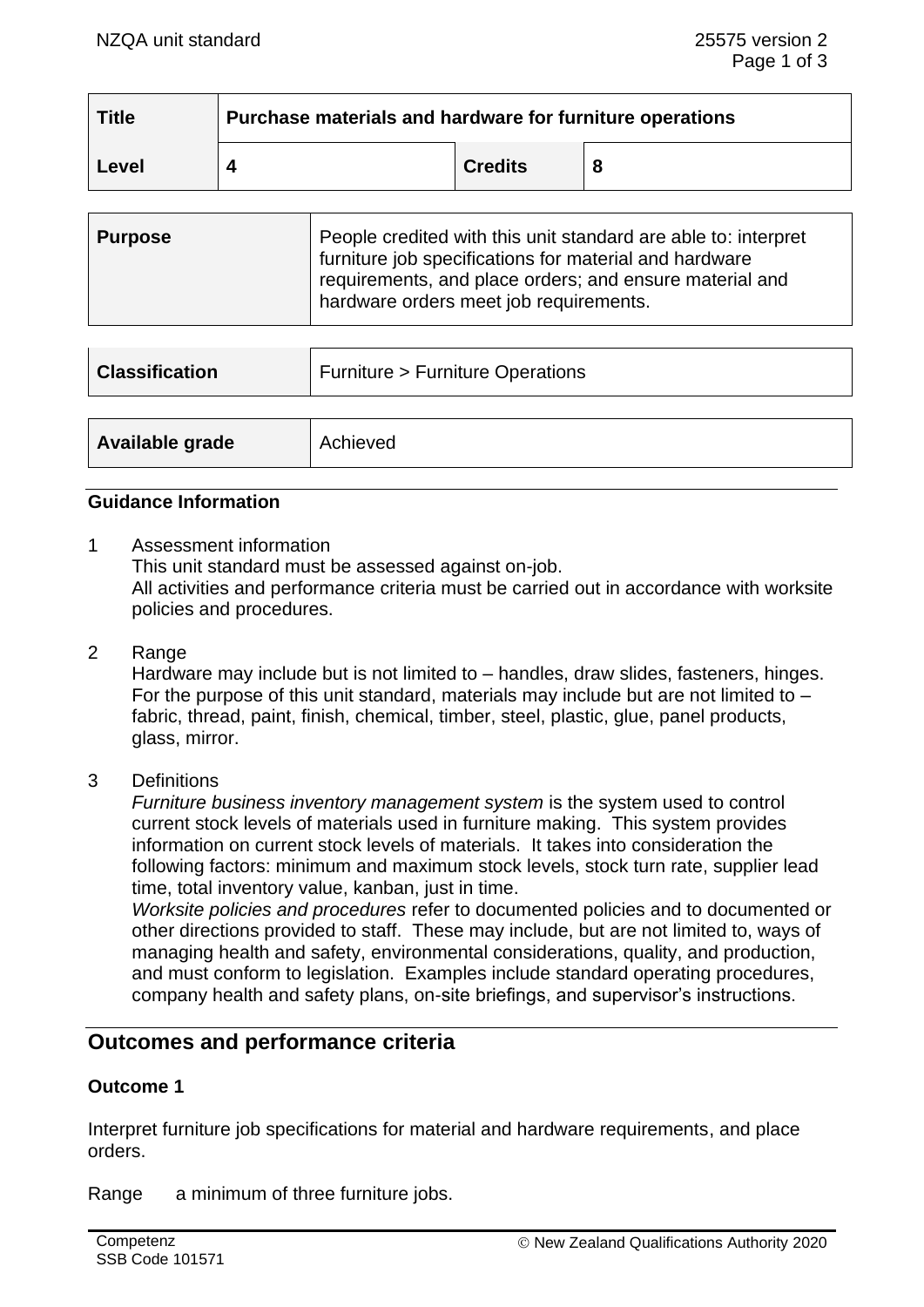# **Performance criteria**

- 1.1 Quantities of raw materials and hardware required for furniture making are calculated from job specifications.
- 1.2 Purchasing requirements are established in accordance with the furniture business inventory management system.
- 1.3 Suppliers of the required materials and hardware are identified.
- 1.4 Suppliers are selected in accordance with workplace selection criteria.

Range selection criteria may include but are not limited to  $-$  lead time, item price, price breaks, supplier history, delivery method, warranty requirements.

- 1.5 Supplier representatives are communicated with to determine stock availability, time frames for delivery, and potential alternatives.
- 1.6 Purchase orders are raised with selected suppliers.

# **Outcome 2**

Ensure material and hardware orders meet job requirements.

### **Performance criteria**

- 2.1 Methods for change to orders and/or delivery methods are described.
- 2.2 Material and hardware orders are confirmed to match the requirements of the job specifications for quantity and quality.
- 2.3 Stock inventory levels are maintained in accordance with the furniture business inventory management system.
- 2.4 Material and hardware orders are confirmed to match the requirements of the production schedule for the furniture job.

| <b>Planned review date</b> | 31 December 2024 |
|----------------------------|------------------|
|----------------------------|------------------|

### **Status information and last date for assessment for superseded versions**

| <b>Process</b> | <b>Version</b> | <b>Date</b>    | <b>Last Date for Assessment</b> |
|----------------|----------------|----------------|---------------------------------|
| Registration   |                | 19 June 2009   | N/A                             |
| Review         |                | 27 August 2020 | N/A                             |

| <b>Consent and Moderation Requirements (CMR) reference</b>                     | $\parallel$ 0173 |  |  |  |
|--------------------------------------------------------------------------------|------------------|--|--|--|
| This CMR can be accessed at http://www.nzga.govt.nz/framework/search/index.do. |                  |  |  |  |